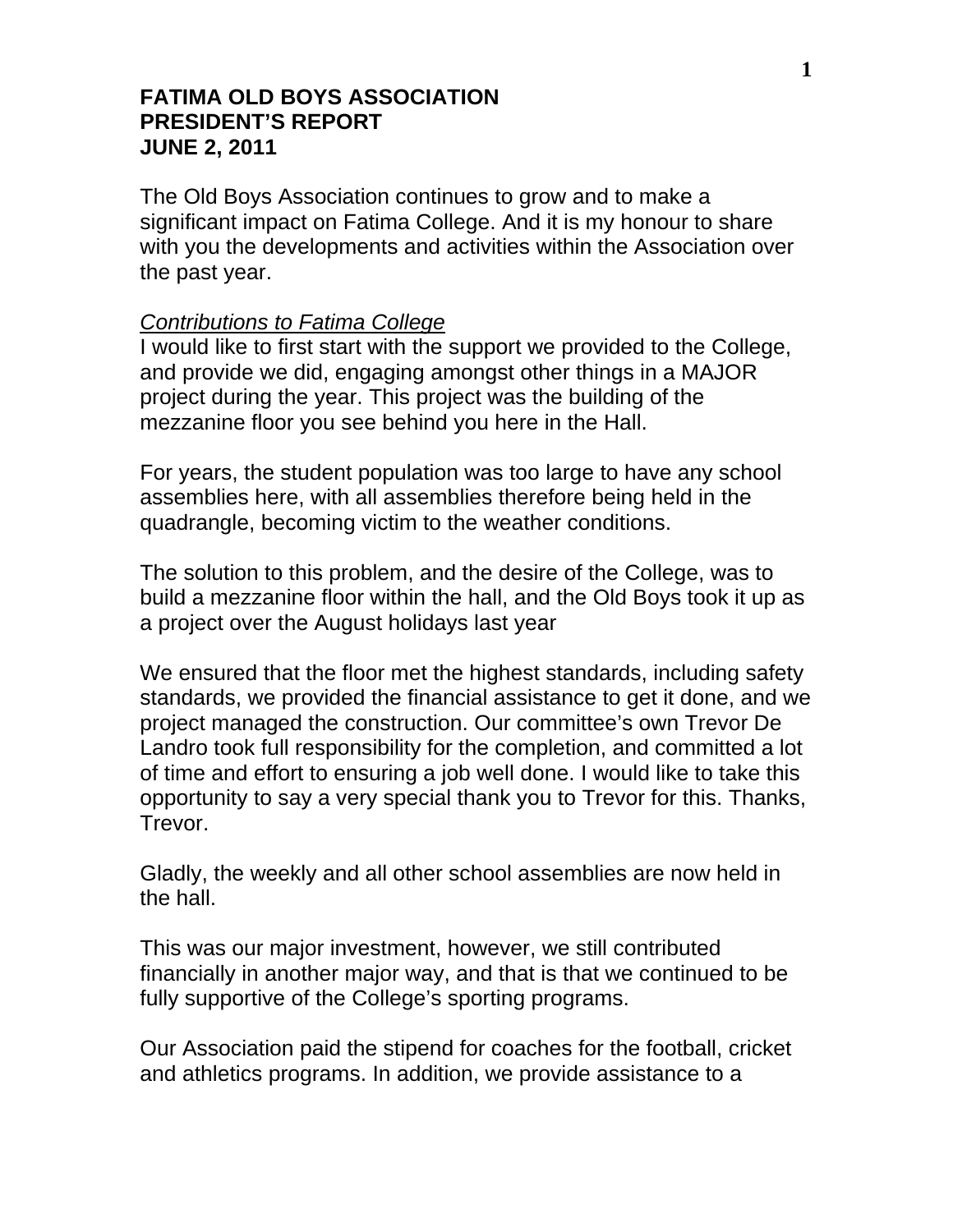number of the other programs, including rugby, basketball, hockey and the swimming and water polo teams.

Actually, we recently supported the first Fatima athletics team to attend the Penn State relays, where we took part in the 4x400 and the 4x100 races, performing creditably.

If you have followed some of the secondary school's sporting events, you may have noticed that Fatima's sports programs have generally been very successful. Some examples include:

- Fatima emerged as the champion team at the National Secondary Schools Relay Festival in the under-20 4x400m and U-15 4x100m races.

- In cricket, we are the dominant school in the North Zone (by a long way). Our U14 are the national cricket champions, winning the championship this year for the  $3<sup>rd</sup>$  time in the past 4 years. Our U16s are North Zone champs. The U19 team is one of the top teams in the country. And the U15 and U17 are in the final of the North Zone knock out.

- Our U14 football team won the North Zone title, and lost in the national final on penalties to St Augustine.

- We won the U14 and U17 titles in the 2010 Digicel School Rugby competition

- Champion Secondary School Chess Team

- Secondary Schools Swim Champions

- Water polo open champions

Very impressive, indeed.

We want to assist in making the sports program even more successful. This requires the Association's continued support (financial and otherwise) but we have a very important role to play going forward in assisting in strategy development and implementation within each of the programs, ensuring that we remain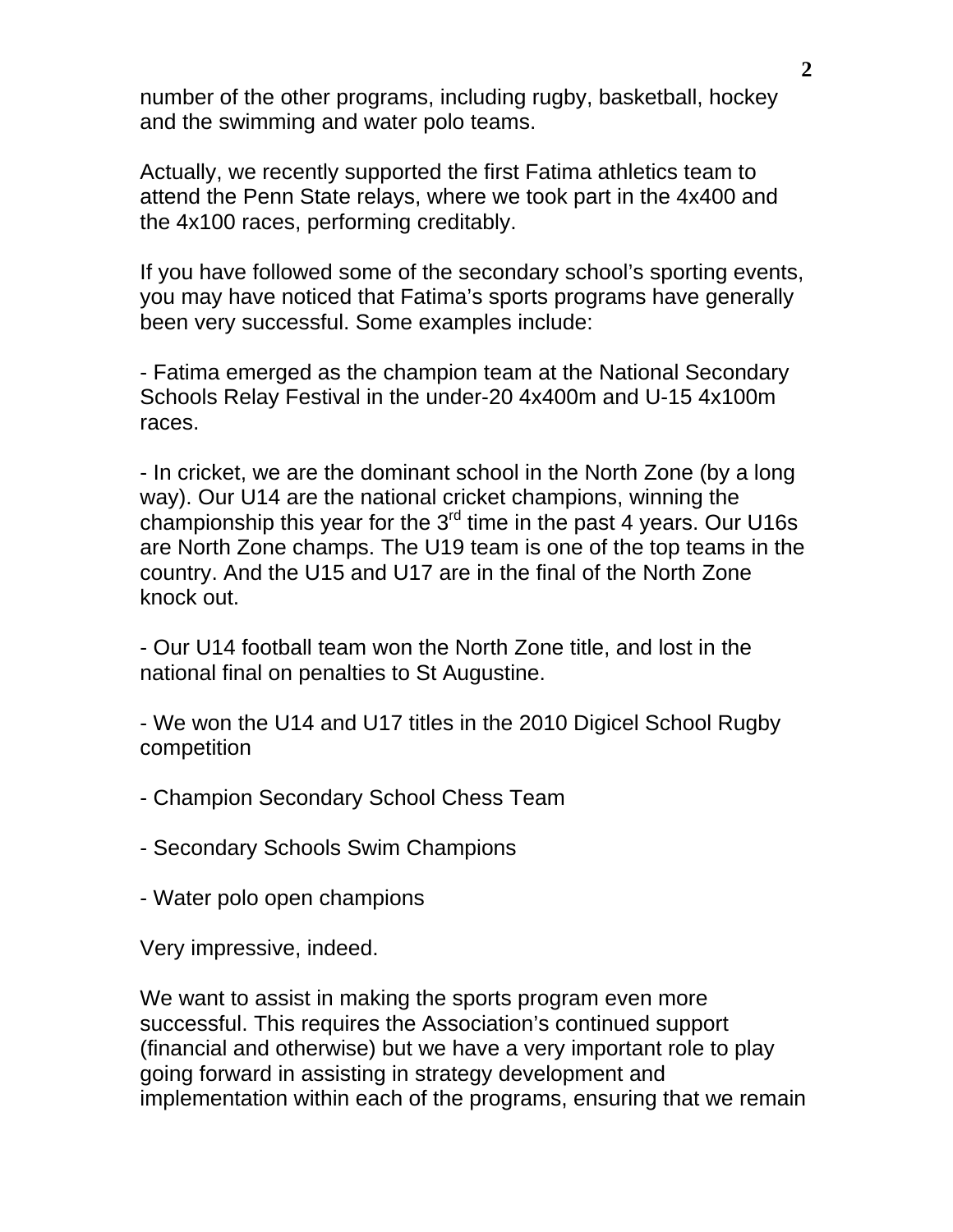at the top, if we are already there, and that we get to the top, if we are not. FOBA must help ensure that Fatima provides full support for all talented and aspiring sportsmen to develop and maximize their potential.

As we speak, we are in the process of installing a state of the art security system for the College. There will be 16 cameras placed strategically around the school with monitors available for the principal and the security guards. Dwight Andrews will provide further information after the President's Report.

The next major project that the Association is undertaking has already been identified. This is the extension and refurbishment of the Library, which is being planned for the upcoming vacation.

The library is exactly as it was 30 years ago. An upgrade is essential and has been one of the desires of Fr. Gregory for some time. We are excited by this project and have been providing our services in this regard. Two of our committee members, Derek De Gannes and Dwight Andrews are important members of the Library Committee.

# *Events Hosted By FOBA*

For two major reasons, FOBA hosts a number of events during the year. One reason is obviously to raise funds, but also we host events to provide an opportunity for the Old Boys to get together to catch up.

Our biggest event and fund-raiser by far is the annual all-inclusive carnival fete....this year we had our  $8<sup>th</sup>$  fete and its theme was "Shine….for all to see." And once again we had a very successful event. The fete continues to be a sell out, and the feedback we got about it this year was generally VERY positive.

We do understand how important this fete is to us, and I can assure you that we take PAINSTAKING care to review all feedback and all areas for improvement so that we can come better next time. It is one of THE bigger fetes on the carnival calendar and we intend to keep it that way!

Our annual Cook Out (Salt and Pepper) was held in October. From a fund-raising perspective, this event has not really grown over the last few years, though it does get an excellent review in terms of the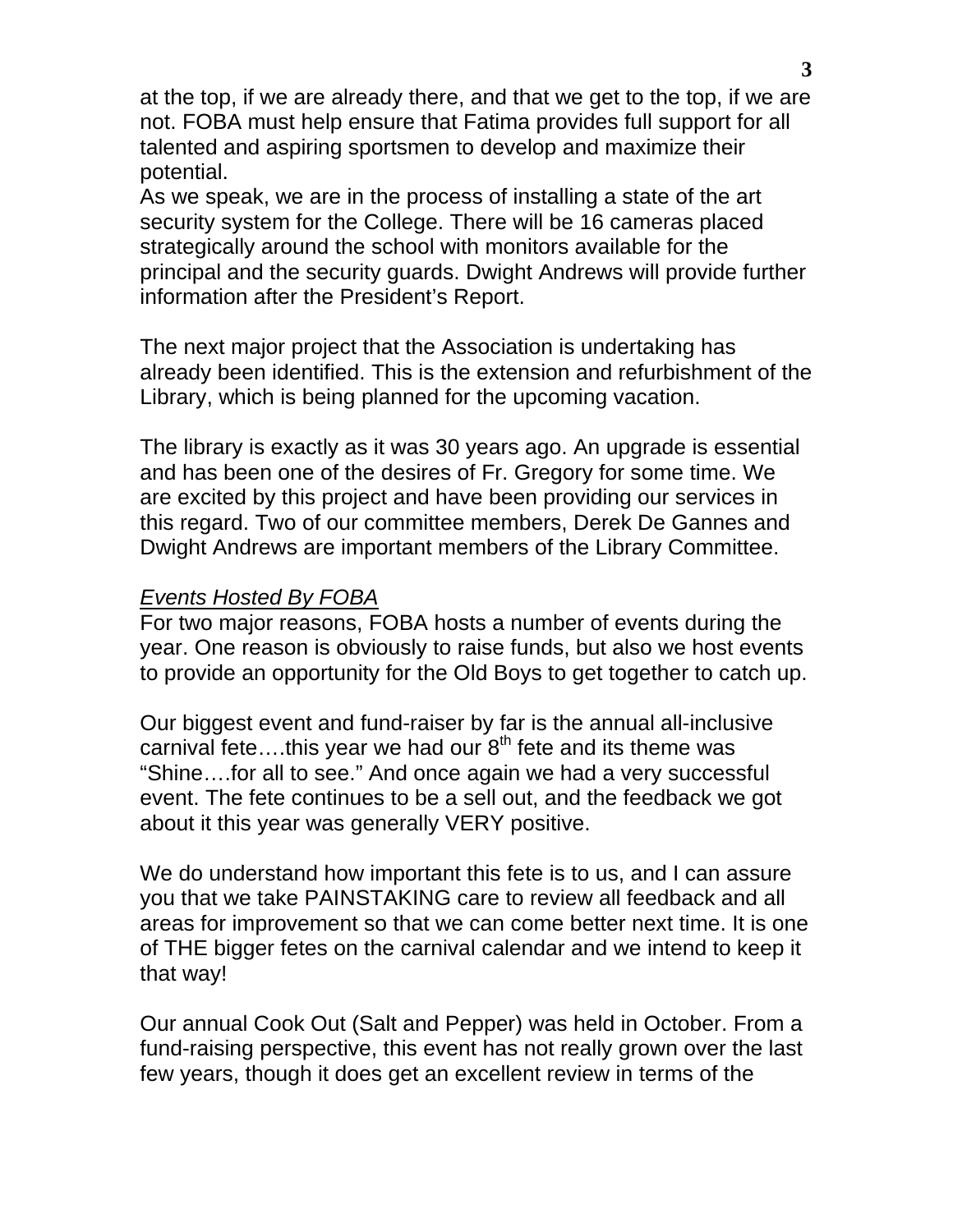quality of the food that is served, the atmosphere, and from the socialising and liming perspective

For all of you who contribute to this event, especially those of you who proffer a meal, I would like to say a special thank you

We will be looking at ways to improve the fund-raising aspect of it, but we also keep in mind that this event provides a great opportunity for Old Boys to fraternize; therefore serving two important purposes.

At the last AGM, I mentioned that we had just held our first Jazz concert titled Musical Blends. As it was held during this past financial year, I would like to briefly mention it again. The concert was held in May and as with our other events was well-received. As it was our first concert, we were hoping to break even and did slightly better than that. The plan was to build on it this year, but due to reasons unexpected, specifically our headline act became unavailable, we decided to cancel it. You can definitely look forward to it next year though.

The 7 a side football tournament, hosted to build Old Boys camaraderie, was held for the second year in succession. A good time was had by all though, due to the timing as we had to have it in August and not in September, the participation was a little lower than the previous year.

We had planned a 65<sup>th</sup> Anniversary Celebration at the Anchorage in December, but unfortunately had to cancel due to the poor response for tickets. To cancel was a last minute decision which was not made easily due to the time and effort that had gone into planning it.

Based on the events that we already had, the timing of the celebration (being close to Christmas) and the general response that we see at other past pupil dinners, the poor response was not, in the end, a great surprise. Something we have taken note of for future celebrations.

One other fund-raiser that we have grown to depend on is our wall signs on the field. This contributes as much as \$200,000 in a year and assists us in meeting our sporting obligations for the school.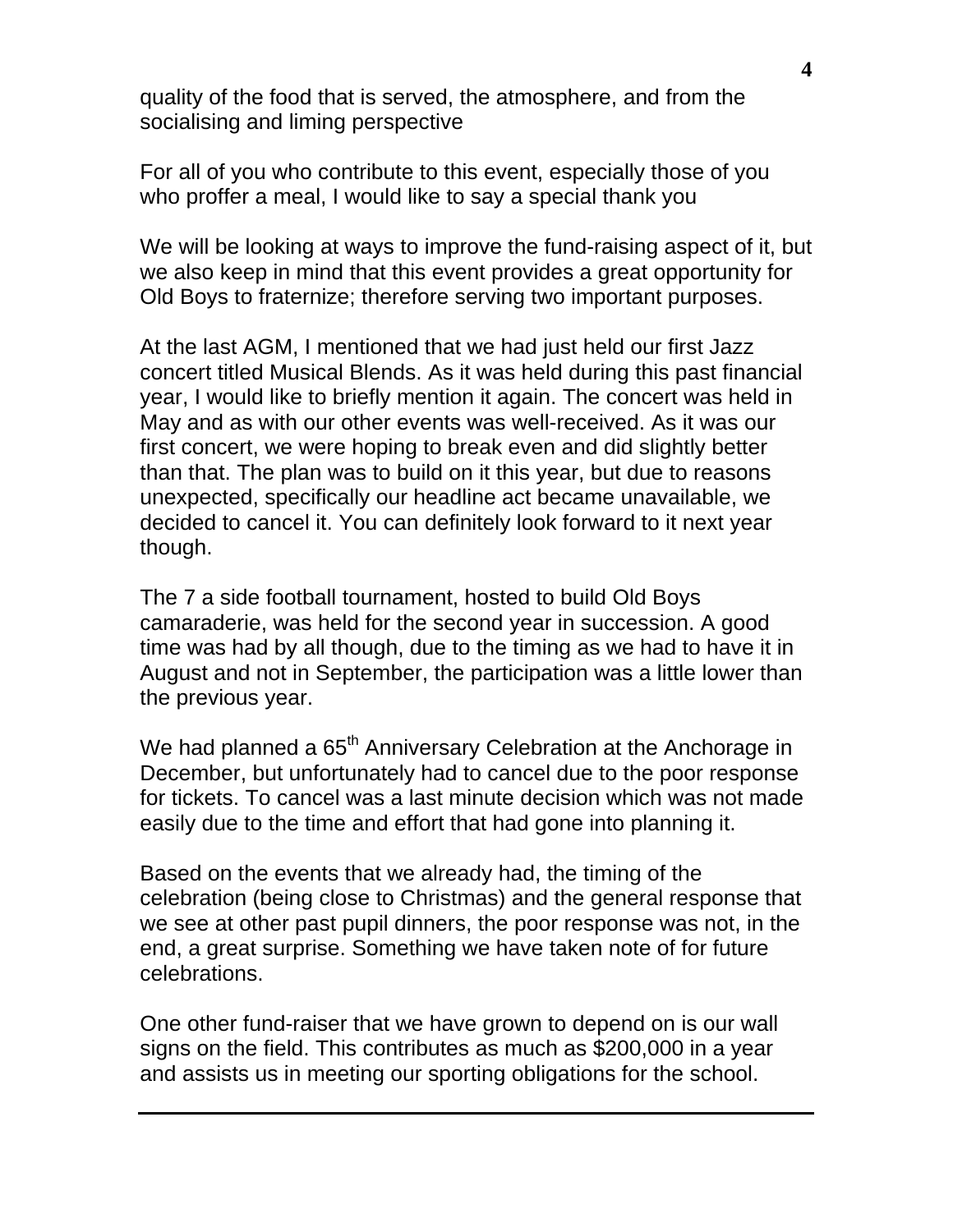# *Keeping Old Boys Informed*

One of our other objectives is to keep Old Boys informed of what is happening with the Association. Our Alumni Committee has maintained its efforts in this regard:

During the past year, this sub-committee has (1) grown our database of past students (now more than 600), (2) launched a Fatima portal from which all other sites on the school's domain can be assessed, (3) further developed our website, and (4) grown the Facebook page.

In addition, two of our newsletters, called 'Beyond the Grey Shirt', were published with the most recent edition available for you here today

And currently in the advanced stages of development are (1) a FOBA e-store, (2) the ability to register, and also make donations via Paypal on-line; and (3) the integration of our website and Facebook page. So please look out for the launch of these initiatives.

The next major focus of this sub-committee will be on building and linking our social networking profile.

Special thanks to the Alumni Committee (headed by Stephen Harris and Raymond Samms) for making all this happen for the Old Boys Association.

### *Thanks to the Committee and Others*

I am sure that you will agree that the FOBA committee has a lot on its plate. Being a member of the committee takes a lot of time and some sacrifice. I would therefore like to pay tribute to all the committee members; you have worked tirelessly to ensure that our events, projects and initiatives are of the quality and standard that live up to the Fatima name. It is not easy but the devotion of the members to the cause is amazing. I want to personally thank you for your sterling contributions over the past year.

As a committee we know that we cannot achieve what we set out to do without the assistance of so many non-committee members: From the extended fete committee (i.e. those who help in the build up and those who help on the day itself);